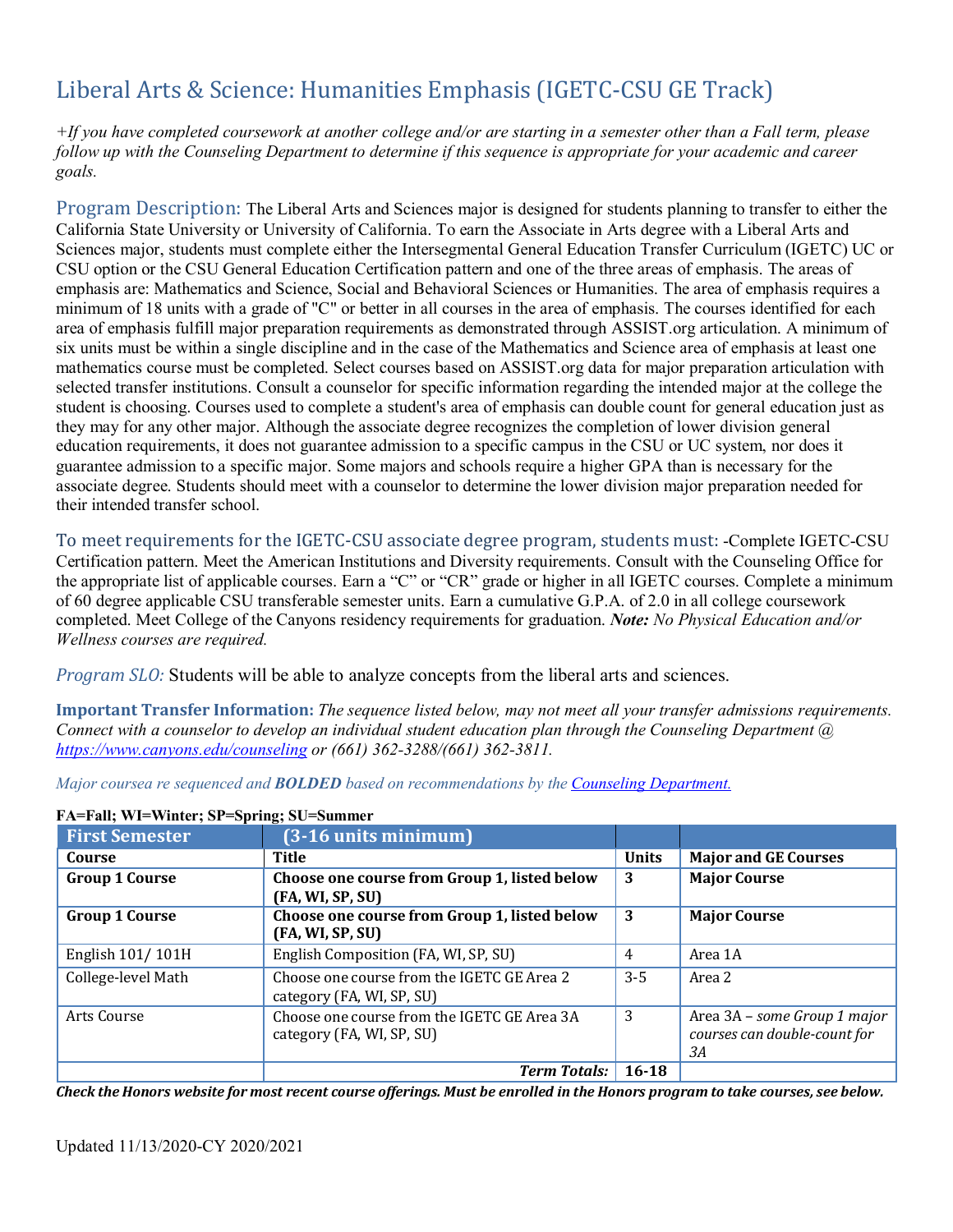| <b>Second Semester</b>                          | $(17-32 \text{ units minimum})$                                          |         |                                                             |
|-------------------------------------------------|--------------------------------------------------------------------------|---------|-------------------------------------------------------------|
| <b>Group 1 Course</b><br>(recommend a language) | Choose one course from Group 1, listed below<br>(FA, WI, SP, SU)         | $4 - 5$ | Major Course & Area 6 (if a<br>foreign language)            |
| <b>Group 1 Course</b>                           | Choose one course from Group 1, listed below<br>(FA, WI, SP, SU)         | 3       | <b>Major Course</b>                                         |
| <sup>^</sup> Critical Thinking                  | Choose one course from the IGETC GE Area 1B<br>category (FA, WI, SP, SU) | 3       | Area 1B                                                     |
| *Social Science                                 | Choose one course from IGETC GE Area 4 (FA, WI,<br>SP, SU)               | 3       | Area 4 and *Diversity,<br>possibly (check with a Counselor) |
| COMS 105/105H                                   | Fundamentals of Public Speaking (FA, WI, SP, SU)                         | 3       | Area 1C                                                     |
|                                                 | <b>Total Units:</b>                                                      | 16-17   |                                                             |

*^Some UC's & CSU's will require a second semester of English Composition.*

| *Courses with an (*) next to them will double-count toward the Diversity GE Requirement (talk with Counseling). |                                                                                                                                                          |              |                                                                    |
|-----------------------------------------------------------------------------------------------------------------|----------------------------------------------------------------------------------------------------------------------------------------------------------|--------------|--------------------------------------------------------------------|
| <b>Third Semester</b>                                                                                           | $(33-47$ units minimum)                                                                                                                                  |              |                                                                    |
| Course                                                                                                          | Title                                                                                                                                                    | <b>Units</b> | <b>Major and GE Courses</b>                                        |
| <b>Group 1 Course</b>                                                                                           | Choose one course from Group 1, listed below<br>(FA, WI, SP, SU)                                                                                         | 3            | <b>Major Course</b>                                                |
| <b>Group 1 Course</b>                                                                                           | Choose one course from Group 1, listed below<br>(FA, WI, SP, SU)                                                                                         | 3            | <b>Major Course</b>                                                |
| <b>Physical Science</b>                                                                                         | Choose once course from IGETC GE Area 5A (if not<br>taking the corresponding lab, will need to add a lab<br>to the Life Science course) (FA, WI, SP, SU) | $3-4$        | Area 5A (and possibly 5C-if<br>taking with a lab)                  |
| *American Institutions<br>- Choose Option I or II                                                               | Complete first course in chosen option - (note:<br>must take both classes within one option) (FA, WI,<br>SP, SU)                                         | 3            | American Institutions, Area 4,<br>and *Diversity, possibly         |
| <b>Humanities Course</b>                                                                                        | Choose one course from the IGETC GE Area 3B<br>category (FA, WI, SP, SU)                                                                                 | 3            | Area 3B - some Group 1 major<br>courses can double-count for<br>3B |
|                                                                                                                 | <b>Total Units:</b>                                                                                                                                      | $15 - 16$    |                                                                    |

| <b>Fourth Semester</b>    | $(48-62$ units minimum)                                                                                                                       |              |                                                            |
|---------------------------|-----------------------------------------------------------------------------------------------------------------------------------------------|--------------|------------------------------------------------------------|
| Course                    | <b>Title</b>                                                                                                                                  | <b>Units</b> | <b>Major and GE Courses</b>                                |
| <b>Biological Science</b> | Choose once course from IGETC GE Area 5B (if not<br>taking the corresponding lab, will need to add a<br>lab to the Physical Science category) | $3-4$        | Area 5B (and possibly 5C-if<br>taking with a lab)          |
| *American Institutions    | Complete second course in chosen option - (note:<br>must take both classes within one option) (FA, WI,<br>SP, SU)                             | 3            | American Institutions, Area 4,<br>and *Diversity, possibly |
| <b>CSU Elective</b>       | Choose any course that is CSU transferable (FA,<br>WI, SP, SU)                                                                                | 3            | Elective                                                   |
| <b>CSU Elective</b>       | Choose any course that is CSU transferable (FA,<br>WI, SP, SU)                                                                                | 3            | Elective                                                   |
| <b>CSU Elective</b>       | Choose any course that is CSU transferable (FA,<br>WI, SP, SU)                                                                                | 3            | Elective                                                   |
|                           | <b>Total Units:</b>                                                                                                                           | $15 - 16$    |                                                            |

You may not need all CSU elective units if you have already reached 60 CSU applicable units and have all of IGETC **completed**

**Total Units: 62+**

# **Group 1: Select 18 units minimum; at least six units from one discipline**

| <b>ART 110</b>  | Art History: Ancient to Medieval (FA, WI, SP, SU)        |  |
|-----------------|----------------------------------------------------------|--|
| <b>ART 111</b>  | Art History: Renaissance to Modern (FA, WI, SP, SU)      |  |
| <b>ART 124A</b> | Drawing I (FA, WI, SP, SU)                               |  |
| <b>ART 140</b>  | Beginning Design: Two-Dimensional Media (FA, WI, SP, SU) |  |